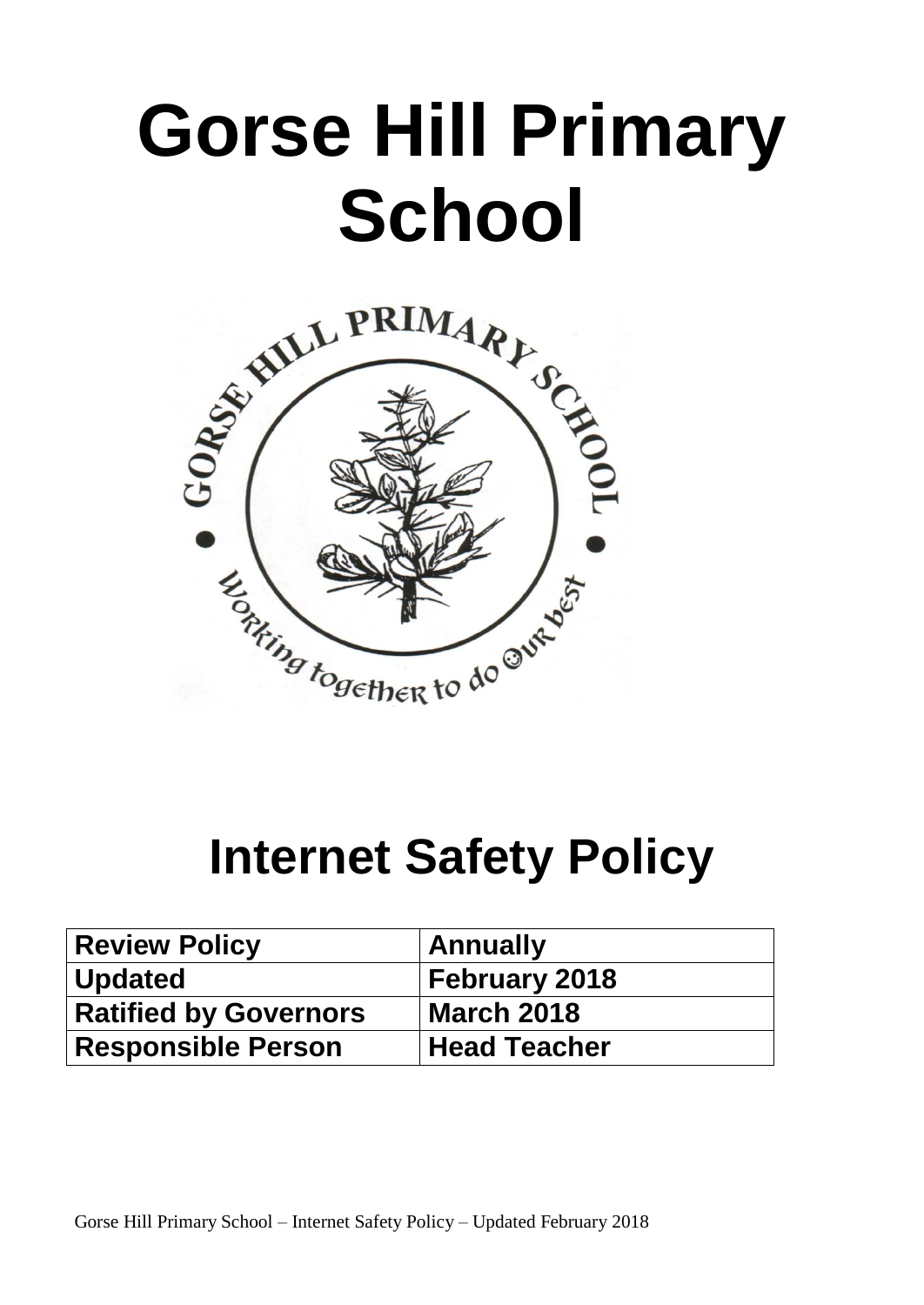

### **Introduction**

For clarity, the internet safety policy uses the following terms unless otherwise stated:

*Users* - refers to staff, governing body, school volunteers, students and any other person working in or on behalf of the school, including contractors.

Parents - any adult with a legal responsibility for the child/young person outside the school e.g. parent, guardian, carer.

*School* – any school business or activity conducted on or off the school site, e.g. visits, conferences, school trips etc.

*Wider school community* – students, all staff, governing body, parents *(insert others appropriate to your own school needs)*.

### **Vision**

Safeguarding is a serious matter; at Gorse Hill Primary School we use technology and the Internet extensively across all areas of the curriculum. Online safeguarding, known as internet safety is an area that is constantly evolving and as such this policy will be reviewed on an annual basis or in response to an internet safety incident, whichever is sooner.

### **Aims**

The primary purpose of this policy is twofold:

- $\triangleright$  To ensure the requirement to empower the whole school community with the knowledge to stay safe and risk free is met.
- To ensure risks are identified, assessed and mitigated (where possible) in order to reduce any foreseeability of harm to the student or liability to the school.

### **Policy Governance**

### **Governing Body**

The governing body is accountable for ensuring that our school has effective policies and procedures in place; as such they will:

- $\triangleright$  Review this policy at least annually and in response to any internet safety incident to ensure that the policy is up to date, covers all aspects of technology use within the school, to ensure internet safety incidents were appropriately dealt with and ensure the policy was effective in managing those incidents.
- $\triangleright$  Appoint one governor to have overall responsibility for the governance of internet safety at the school who will:
	- Keep up to date with emerging risks and threats through technology use.
	- Receive regular updates from the Head Teacher in regards to training, identified risks and any incidents.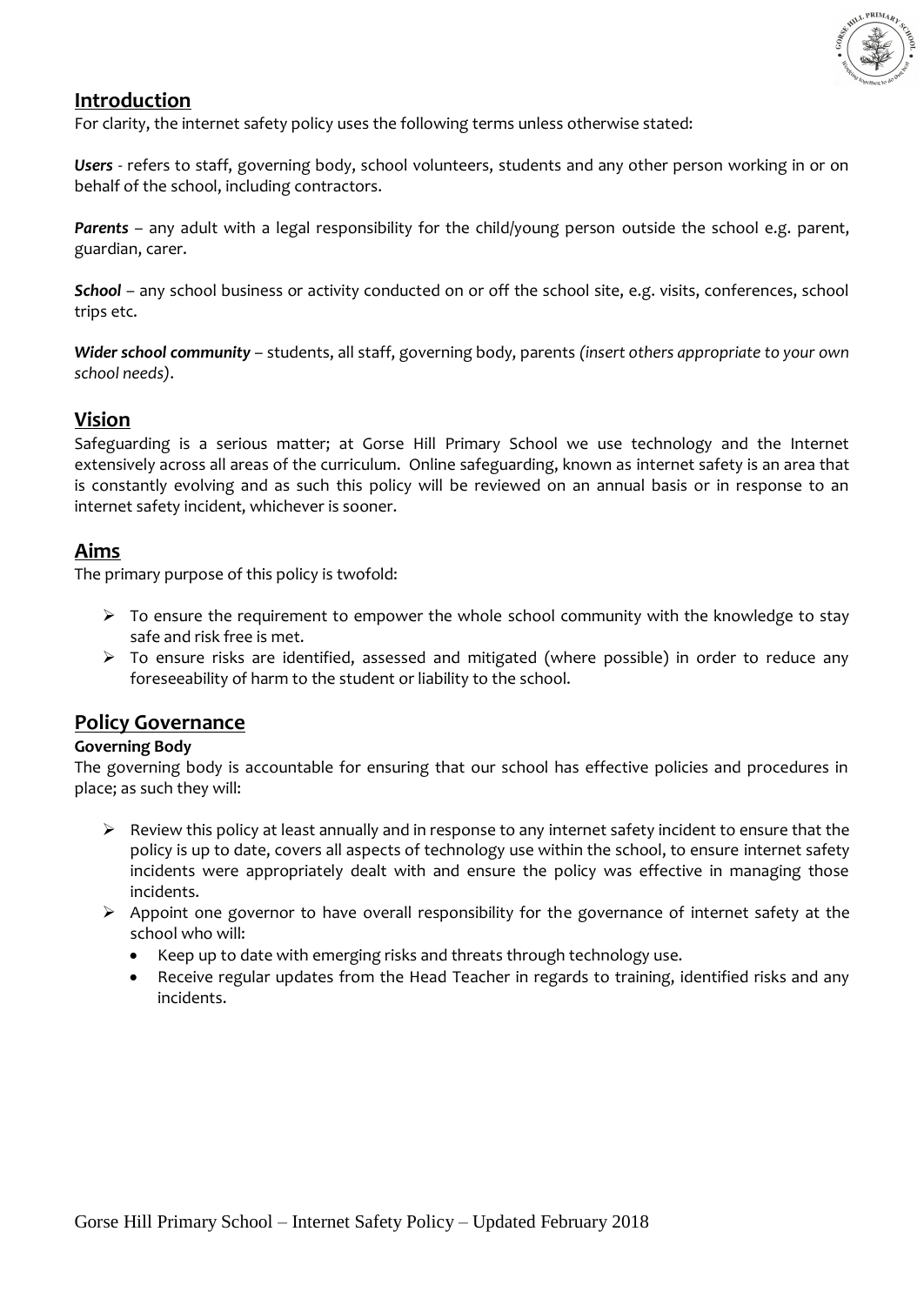

### **Computing Coordinator**

Reporting to the governing body, the Head Teacher has overall responsibility for internet safety within our school. The day-to-day management of this will be delegated to a member of staff, the internet safety Officer, as indicated below.

The Head Teacher will ensure that:

- $\triangleright$  Internet safety training throughout the school is planned and up to date and appropriate to the recipient, i.e. students, all staff, senior leadership team and governing body, parents.
- $\triangleright$  The designated internet safety Officer has had appropriate CPD in order to undertake the day to day duties.
- $\triangleright$  All internet safety incidents are dealt with promptly and appropriately.

### **Internet safety Officer**

The day-to-day duty of internet safety Officer is devolved to *the Computing Coordinator.*

The Internet Safety Officer will:

- $\triangleright$  Keep up to date with the latest risks to children whilst using technology; familiarise him/herself with the latest research and available resources for school and home use.
- $\triangleright$  Review this policy regularly and bring any matters to the attention of the Head Teacher.
- $\triangleright$  Advise the Head Teacher, governing body on all internet safety matters.
- $\triangleright$  Engage with parents and the school community on internet safety matters at school and/or at home.
- $\triangleright$  Liaise with the local authority, IT technical support and other agencies as required.
- $\triangleright$  Retain responsibility for the internet safety incident log; ensure staff know what to report and ensure the appropriate audit trail.
- $\triangleright$  Ensure any technical internet safety measures in school are fit for purpose through liaison with the local authority and/or ICT Technical Support.
- $\triangleright$  Make him/herself aware of any reporting function with technical internet safety measures, i.e. internet filtering reporting function; liaise with the Head Teacher, Local Authority Technical Support and responsible governor to decide on what reports may be appropriate for viewing.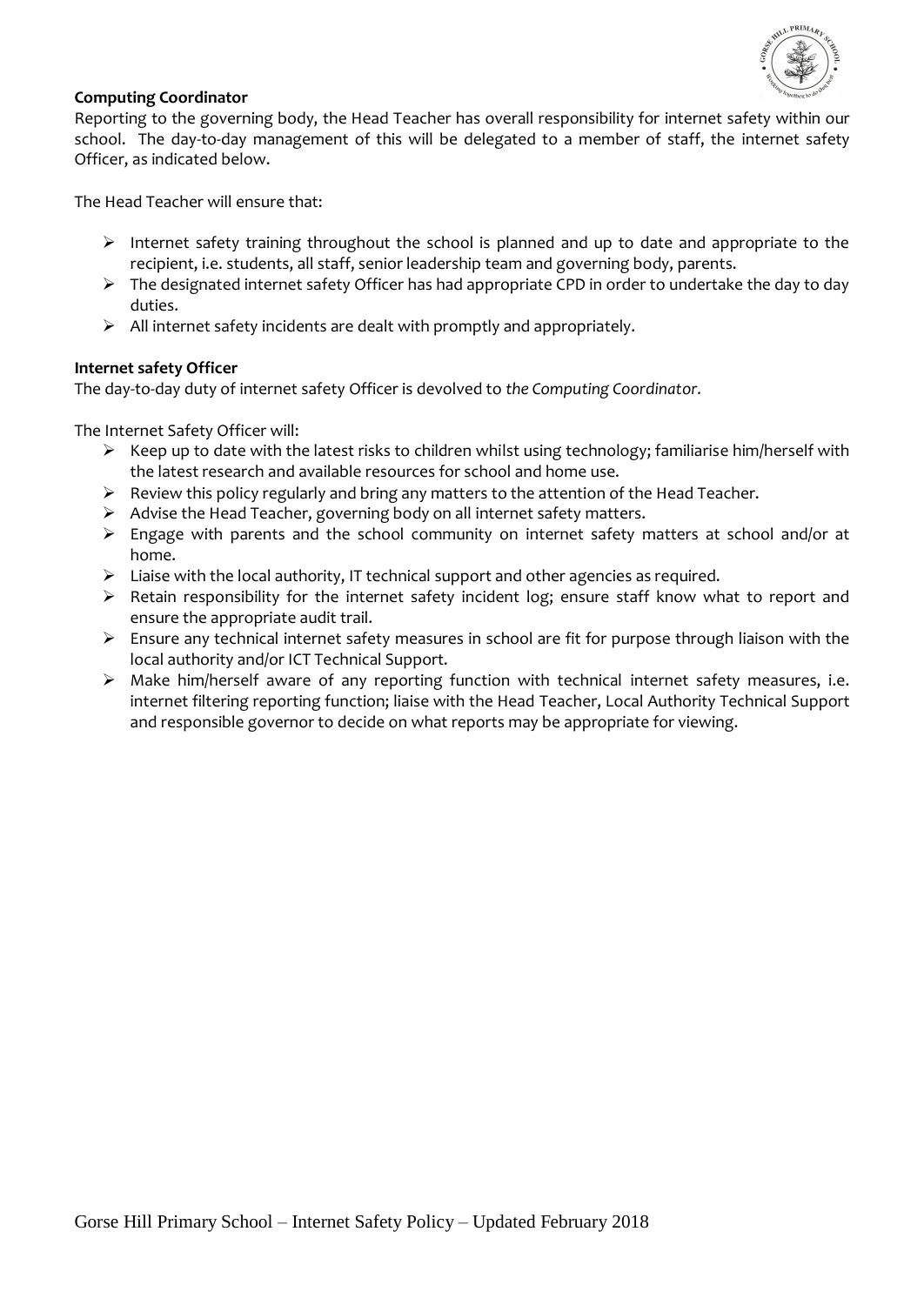

**Technical support staff** are responsible for ensuring that:

- $\triangleright$  The IT technical infrastructure is secure; this will include at a minimum:
	- Anti-virus is fit-for-purpose, up to date and applied to all capable devices.
	- Operating System updates are regularly monitored and devices updated as appropriate.
	- $\triangleright$  Any internet safety technical solutions such as Internet filtering are operating correctly.
	- $\triangleright$  Filtering levels are applied appropriately and according to the age of the user; that categories of use are discussed and agreed with the internet safety officer and Head Teacher.
	- Passwords are applied correctly to all users regardless of age*.* Passwords for staff will be a minimum of 8 characters
	- $\triangleright$  The IT System Administrator password is to be changed on a regular basis.

#### **All Staff**

Staff are to ensure that:

- $\triangleright$  All details within this policy are understood. If anything is not understood it should be brought to the attention of the Head Teacher.
- $\triangleright$  Any internet safety incident is reported to the internet safety Officer (and an internet safety Incident report is made), or in his/her absence to the Head Teacher. If you are unsure, the matter is to be raised with the internet safety Officer or the Head Teacher to make a decision.
- $\triangleright$  The reporting procedure contained within this internet safety policy are fully understood.

### **All Students**

The boundaries of use of ICT equipment and services in this school are given in the Acceptable Use Policy (see Appendix 1 – student copy found in each student's planner); any deviation or misuse of ICT equipment or services will be dealt with in accordance with the behaviour policy.

Internet safety is embedded into our curriculum; students will be given the appropriate advice and guidance by staff. Similarly all students will be fully aware how they can report areas of concern whilst at school or outside of school.

#### **Parents and Carers**

Parents play the most important role in the development of their children; as such the school will ensure that parents have the skills and knowledge they need to ensure the safety of children outside the school environment. Through parent leaflets, school newsletters and the school website*,* the school will keep parents up to date with new and emerging internet safety risks, and will involve parents in strategies to ensure that students are empowered.

Parents must also understand the school needs have to rules in place to ensure that their child can be properly safeguarded. As such parents will sign the student Acceptable Use Policy, inside the school planner, before any access can be granted to school ICT equipment or services.

### **Buildings and Health and Safety Committee**

Internet Safety has been delegated to the Buildings & Health and Safety Committee is responsible:

- $\triangleright$  to advise on changes to the internet safety policy.
- $\triangleright$  to establish the effectiveness (or not) of internet safety training and awareness in the school.
- $\triangleright$  to recommend further initiatives for internet safety training and awareness at the school.

The Buildings and Health and Safety Committee meets on a termly basis.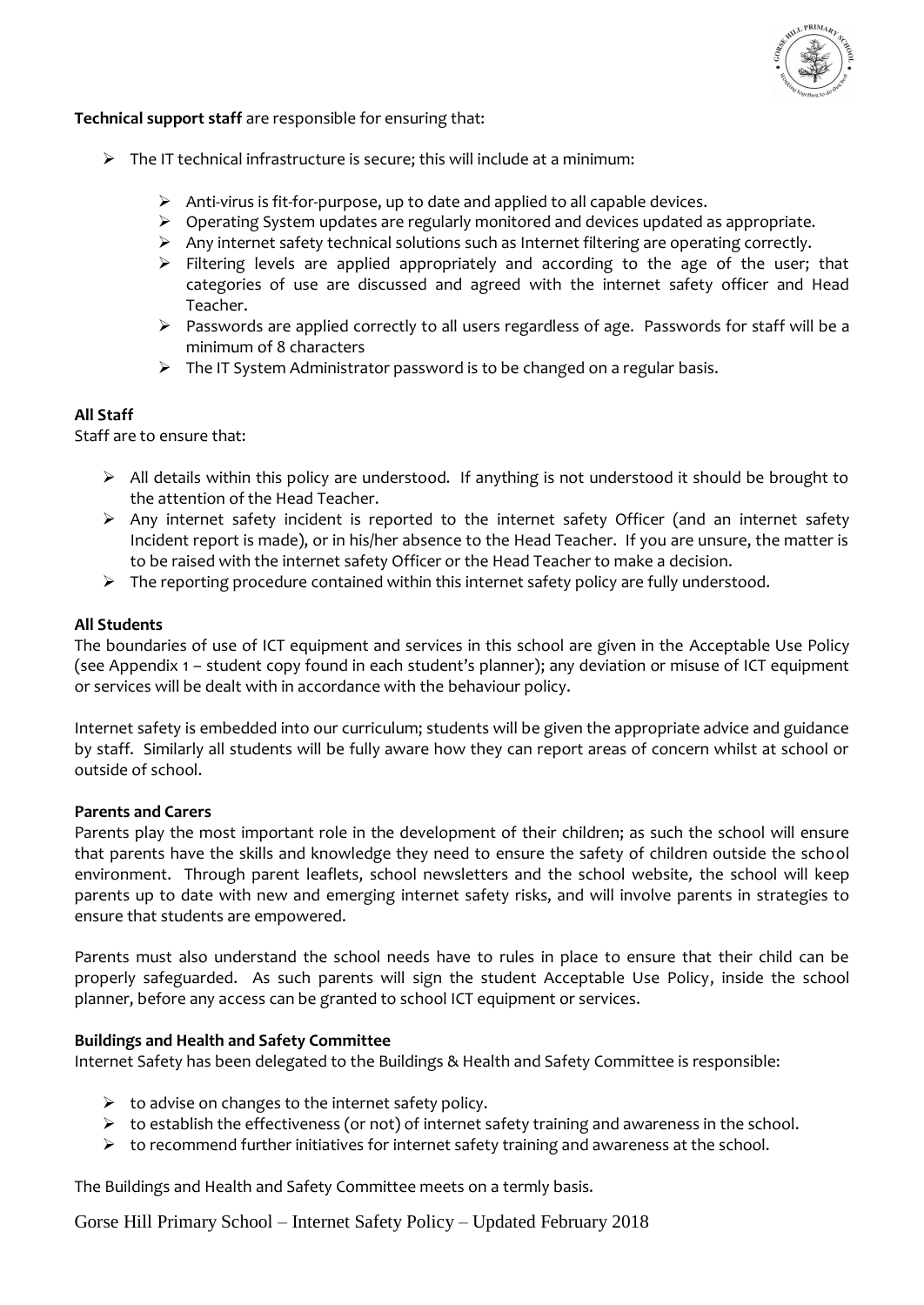

### **Technology**

Gorse Hill Primary School uses a range of devices including PC's, laptops, Apple Macs, Tablets and other hand held devices. In order to safeguard the student and in order to prevent loss of personal data we employ the following assistive technology:

**Internet Filtering** – we use 'Bloxx' software that prevents unauthorized access to illegal websites. It also prevents access to inappropriate websites; appropriate and inappropriate is determined by the age of the user and will be reviewed in line with this policy or in response to an incident, whichever is sooner. The Local Authority, ICT Co-ordinator, internet safety Officer and IT Support are responsible for ensuring that the filtering is appropriate and that any issues are brought to the attention of the Head Teacher.

**Email Filtering** – we use 'Sophos' software that prevents any infected email to be sent from the school, or to be received by the school. Infected is defined as: an email that contains a virus or script (i.e. malware) that could be damaging or destructive to data; spam email such as a phishing message.

**Encryption** – All school devices that hold personal data (as defined by the Data Protection Act 1998) are encrypted. No data is to leave the school on an un-encrypted device; all devices that are kept on school property and which may contain personal data are encrypted. Any breach (i.e. loss/theft of device such as laptop or USB keydrives) is to be brought to the attention of the Head Teacher immediately. The Head Teacher will liaise with the local authority to ascertain whether a report needs to be made to the Information Commissioner's Office.

**Passwords** – all staff and students will be unable to access any device without a username and password. Staff and student passwords will change if there has been a compromise. The Computing Coordinator and IT Support will be responsible for ensuring that passwords are changed.

**Anti-Virus** – All capable devices will have anti-virus software. This software will be updated at least weekly for new virus definitions. IT Support will be responsible for ensuring this task is carried out, and will report to the Head Teacher if there are any concerns. All USB peripherals such as keydrives are to be scanned for viruses before use.

### **Impero Software**

As an additional safety measure, the school has purchased Impero software to run on all of its hardware. Impero Software filters use of the internet, it allows for staff to freeze computer screens and it produces usage reports and alerts the technicians if there has been a security breech.

### **Safe Use**

**Internet** – Use of the Internet in school is a privilege, not a right. Internet use will be granted: to staff upon signing this internet safety and the staff Acceptable Use Policy; students/parents upon signing the acceptance of the Acceptable Use Policy within the school planner.

**Email** – All staff are reminded that emails are subject to Freedom of Information requests, and as such the email service is to be used for professional work-based emails only. Emails of a personal nature are not permitted. Similarly use of personal email addresses for work purposes is not permitted.

**Photos and videos** – Digital media such as photos and videos are covered in the Photo/Media Parent Permission letter, and reiterated here for clarity (See Appendix 4). All parents must write to the school if they do not wish their child to be photographed or videoed. Without a written letter of refusal to photograph, the school will assume parental permission has been granted.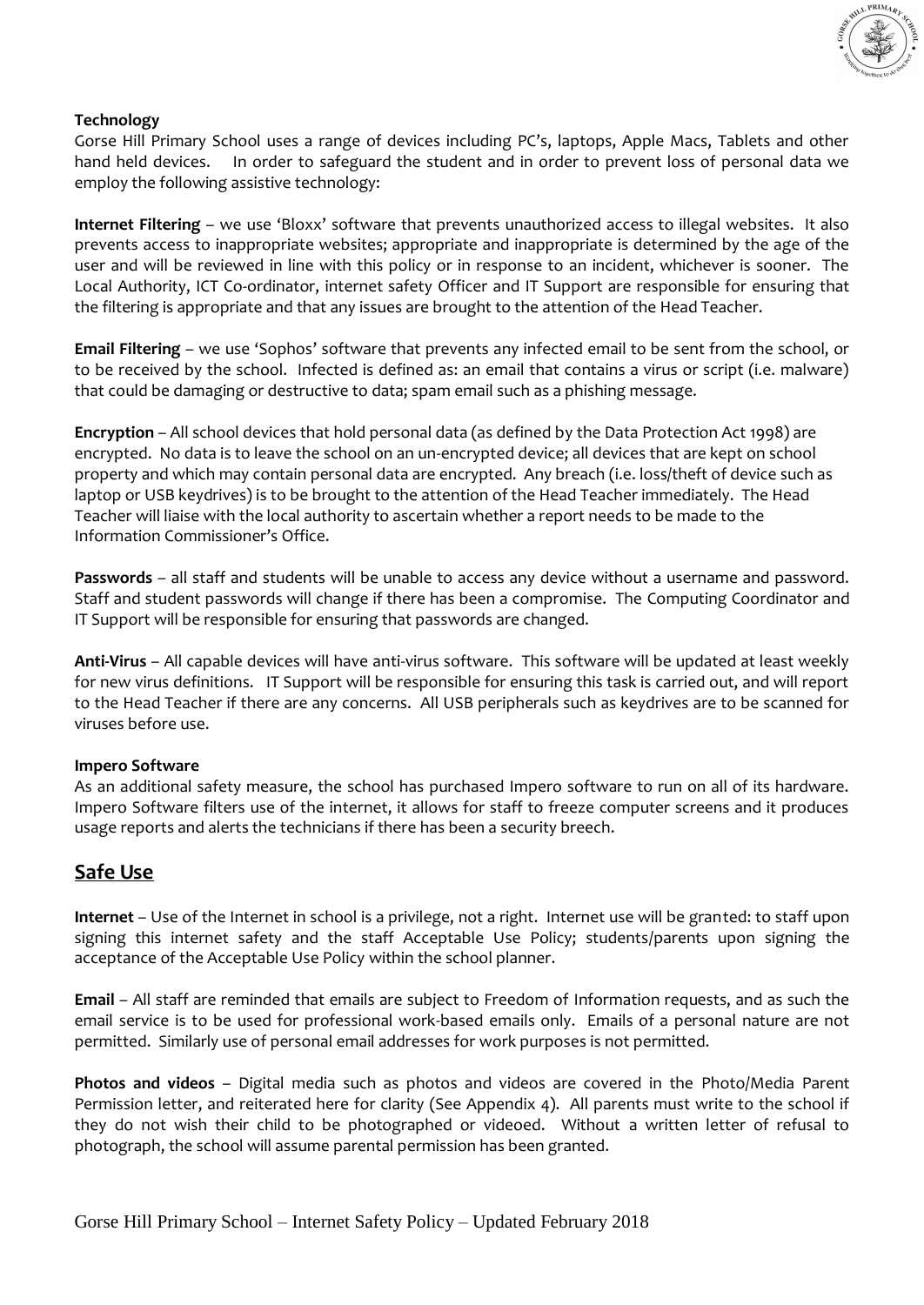

**Social Networking** – there are many social networking services available; Gorse Hill Primary School is fully supportive of social networking as a tool to engage and collaborate with learners, and to engage with parents and the wider school community. The following social media services are permitted for use within Gorse Hill Primary School and have been appropriately risk assessed; should staff wish to use other social media, permission must first be sought via the Internet Safety Officer who will advise the Head Teacher and request a decision to be made. Any new service will be risk assessed before use is permitted.

- Blogging used by staff and students in school. (See Blogging Policy Appendix 2)
- $\triangleright$  Twitter used by the school as a broadcast service (see Twitter Policy Appendix 3).

A broadcast service is a one-way communication method in order to share school information with the wider school community. No persons will be "followed" or "friended" on these services and as such no two-way communication will take place.

In addition, the following is to be strictly adhered to:

- $\triangleright$  Parents' refusal letters (via the school photographic policy) must be consulted before any image or video of any child is uploaded.
- > There is to be no identification of students using first name and surname; first name only is to be used.
- Where services are "comment enabled", comments are to be set to "moderated".
- $\triangleright$  All posted data must conform to copyright law; images, videos and other resources that are not originated by the school are not allowed unless the owner's permission has been granted or there is a licence which allows for such use (i.e. creative commons).

**Notice and take down policy** – should it come to the schools attention that there is a resource which has been inadvertently uploaded, and the school does not have copyright permission to use that resource, it will be removed within one working week.

**Incidents** - Any internet safety incident is to be brought to the immediate attention of the internet safety Officer, or in his/her absence the Head Teacher. The internet safety Officer will assist you in taking the appropriate action to deal with the incident and to fill out an incident log.

**Training and Curriculum** - It is important that the wider school community is sufficiently empowered with the knowledge to stay as risk free as possible whilst using digital technology; this includes updated awareness of new and emerging issues. As such, Gorse Hill Primary School will have an annual programme of training which is suitable to the audience e.g. Internet safety week or Staff training.

Internet safety for students is embedded into the curriculum; whenever ICT is used in the school, staff will ensure that there are positive messages about the safe use of technology and risks as part of the student's learning. (See Appendix 1 internet safety Curriculum)

As well as the programme of training, we will establish further training or lessons as necessary in response to any incidents.

The Internet Safety Officer is responsible for recommending a programme of training and awareness for the school year to the Head Teacher and responsible Governor for consideration and planning. Should any member of staff feel they have had inadequate or insufficient training generally or in any particular area this must be brought to the attention of the Head Teacher for further CPD.

The internet safety Training Programme can be found at www.thechildprotectioncompany.com and all staff and governor certificates of completing the programme are held on file by the DSL.

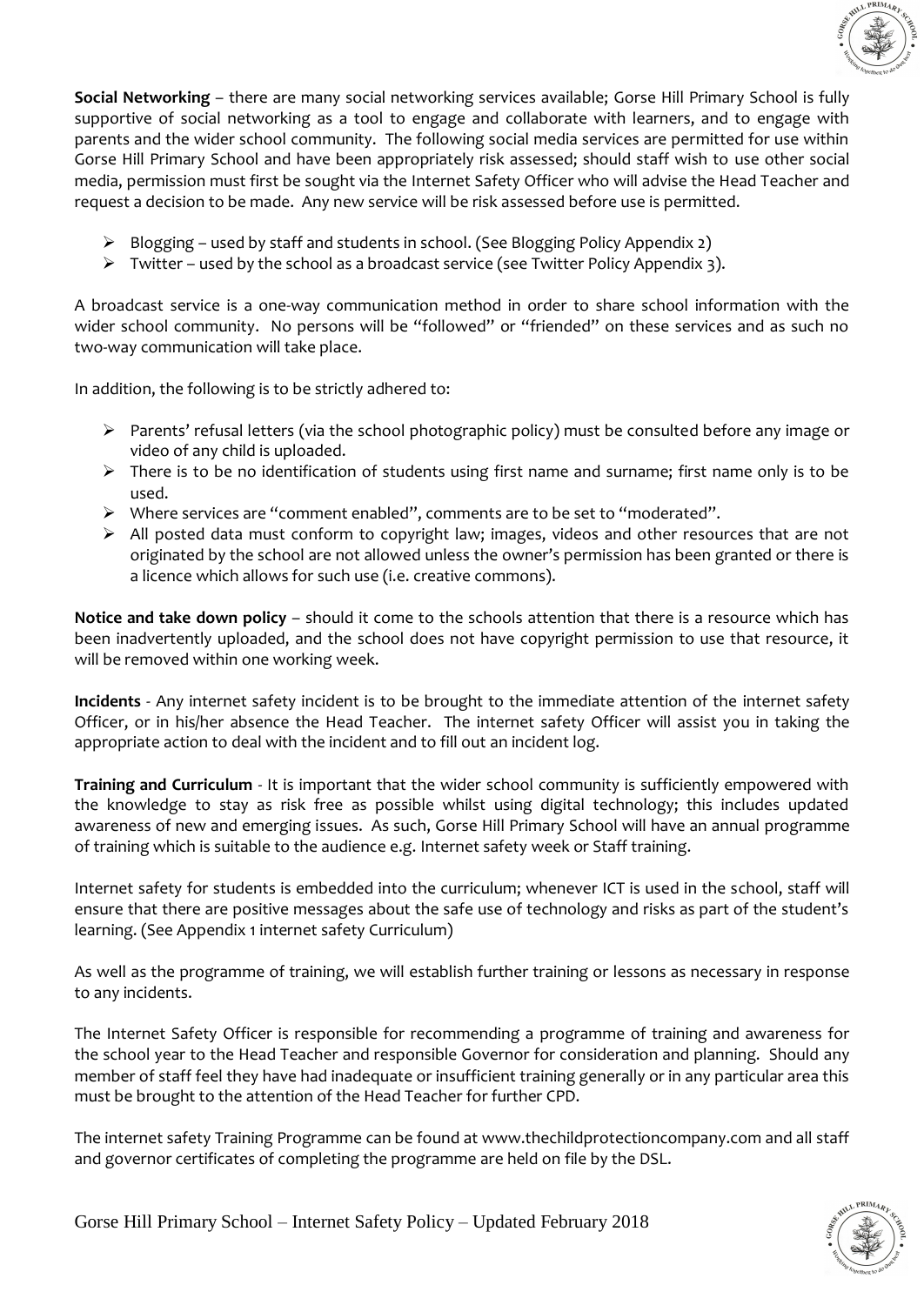

### **Appendix 1: Acceptable Use of the Internet Policy for Staff.**

The computer network and laptops are owned by the school, and may be used by children to further their education and by staff to enhance their professional activities including teaching, research, administration and management. The school's Acceptable Internet Use Policy has been drawn up to protect all parties - the pupils, the staff and the school.

The school reserves the right to examine or delete any files that may be held on its computer system or to monitor any Internet sites visited.

Staff requesting Internet access should sign a copy of this Acceptable Internet Use Statement and return it to the school office for safeguarding purposes.

- $\triangleright$  All Internet activity should be appropriate to staff professional activity or the children's education;
- $\triangleright$  Access should only be made via the authorised account and password, which should not be made available to any other person;
- $\triangleright$  Users are responsible for all email sent and for contacts made that may result in email being received;
- $\triangleright$  Use for personal financial gain, gambling, political purposes or advertising is forbidden;
- $\triangleright$  Copyright of materials must be respected;
- Posting anonymous messages and forwarding chain letters is forbidden;
- $\triangleright$  As email can be forwarded or inadvertently be sent to the wrong person, the same professional levels of language and content should be applied as for letters or other media;
- $\triangleright$  Use of the network to access inappropriate materials such as pornographic, racist or offensive material is forbidden.

### **Laptops**

- $\triangleright$  Laptops are insured if they are accidentally or maliciously stolen by means of forced entry or assault whilst on school premises.
- $\triangleright$  If a laptop has been stolen the police need to be notified and a crime reference obtained.
- $\triangleright$  Staff needs to be vigilant about where they store their laptop in school.
- $\triangleright$  Only Staff should move Laptop Trolleys.
- $\triangleright$  Staff are responsible for transport and return of laptops from their trolleys.
- $\triangleright$  Laptops will not be covered whilst in transit or left unattended in a vehicle.
- $\triangleright$  School insurance will not apply where the laptop has been left unattended in a private household.
- $\triangleright$  Laptops must only be connected to the internet at home through a firewall.

I agree to follow the guidelines for computer and Internet use as outlined above and in the school's Acceptable Use of the Internet Policy.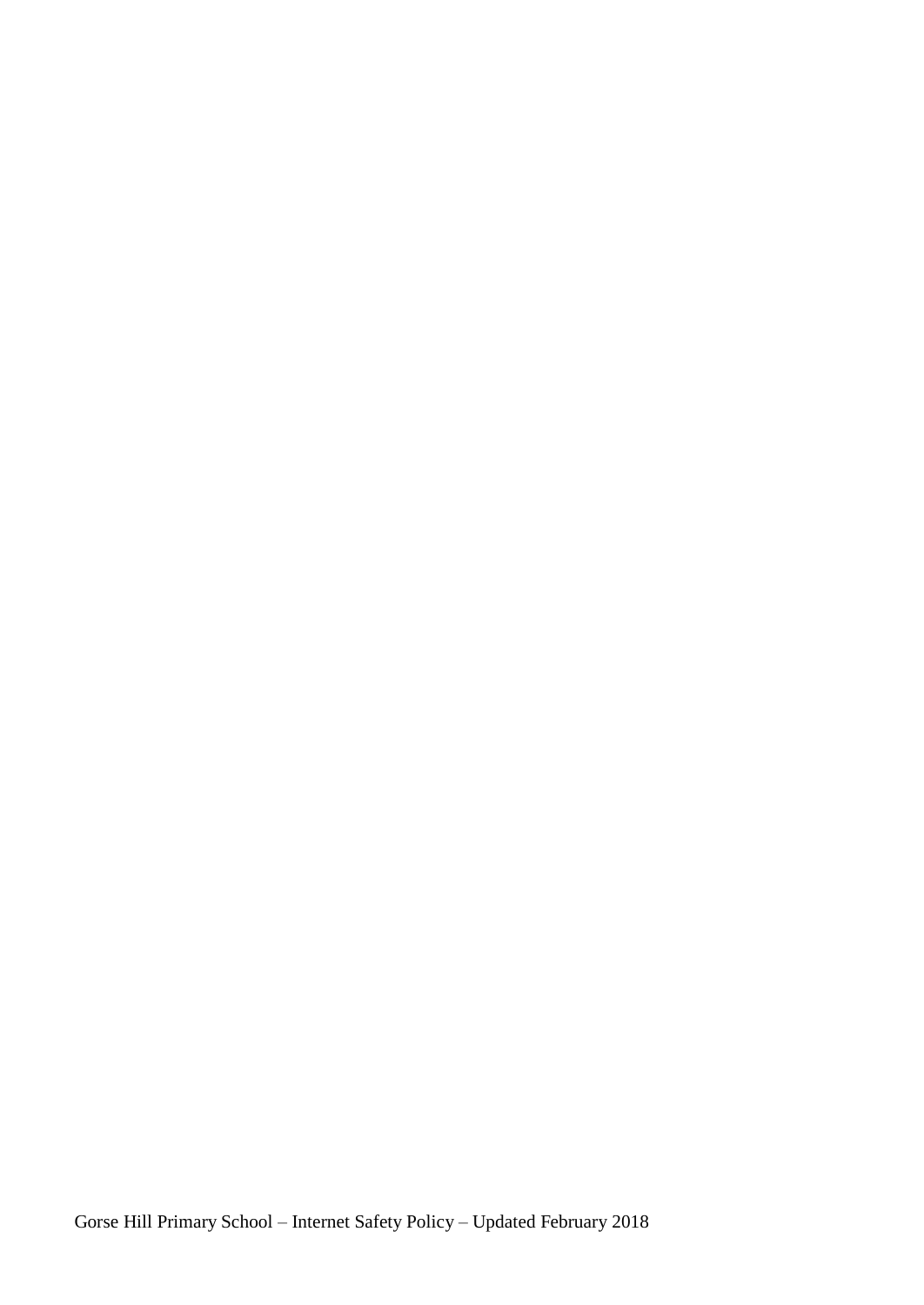**Appendix 2:**

# **Gorse Hill Primary School**



# **Blogging Policy**

| <b>Review Policy</b>         | <b>Annually</b> |
|------------------------------|-----------------|
| <b>Adopted on</b>            | February 2018   |
| <b>Ratified by Governors</b> | March 2018      |
| <b>Responsible Person</b>    | Head Teacher    |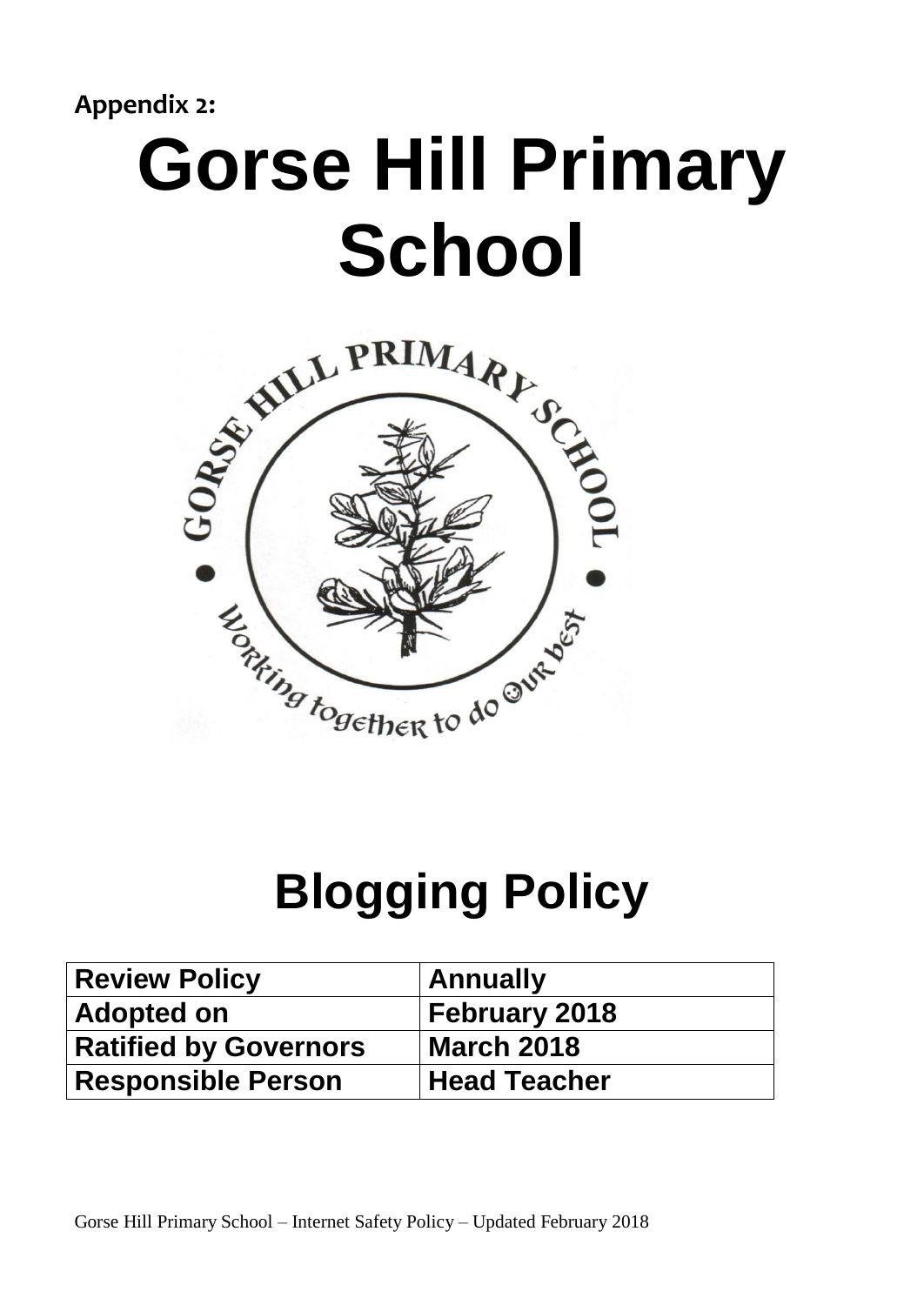### **Rationale:**

This policy is to be read in conjunction with our current esafety Policy.

Through blogging we will inspire our community to be actively connected to the Global world. Through learning together and thinking about thinking we can unlock the potential of learners and open our minds to new potentials.

### **Aims:**

At Gorse Hill Pramary School we incorporate blogging into our practice at all levels of the school. Our teachers and students will also:

- create an audience for their work
- inform their families about what they do at school
- read, write, create and produce for authentic and meaningful purposes
- gather ideas from people beyond our classroom walls
- compare similarities and differences (gain global perspectives)
- share their knowledge and wonderings with a global community
- receive affirmation
- participate in reflective practice and create an online archive of their learning

We aim to provide students with hands on, authentic opportunities to introduce them to the following concepts and skills:

- Connected learning
- Positive digital footprint
- Effective digital citizenship including netiquette
- Transparency and accountability
- Web 2.0 and Presentation tools Implementation:

All classes have a classroom blog which in maintained primarily by the teacher.

The minimum standards for all classroom blogs should:

- Engage the parent community through classroom blogs.
- Regular posting of student work.

### **Expectations:**

It is expected that all classes/communities will maintain a blog. There will be regular (weekly) posts relating to class activities and wherever possible, posts will seek to elicit feedback and responses from readers.

As students become more capable, they will increase their level of contribution to the class blogs at the discretion of the teacher (guest posts etc).

Teachers are expected to publicise their blogs to parents and encourage them to post comments. Commenting will be modelled and taught to all students.

Teachers need to encourage student blogging by providing regular feedback through comments. Teachers, Learning Support Staff, Specialist Staff and Administration Staff are encouraged to participate via comments and encouraging blog posts where appropriate.

Specialist staff members are encouraged to create blogs for their areas.

Teachers are encouraged to participate in blog sharing activities in order to engage with a wider community and develop relationships with like-minded bloggers.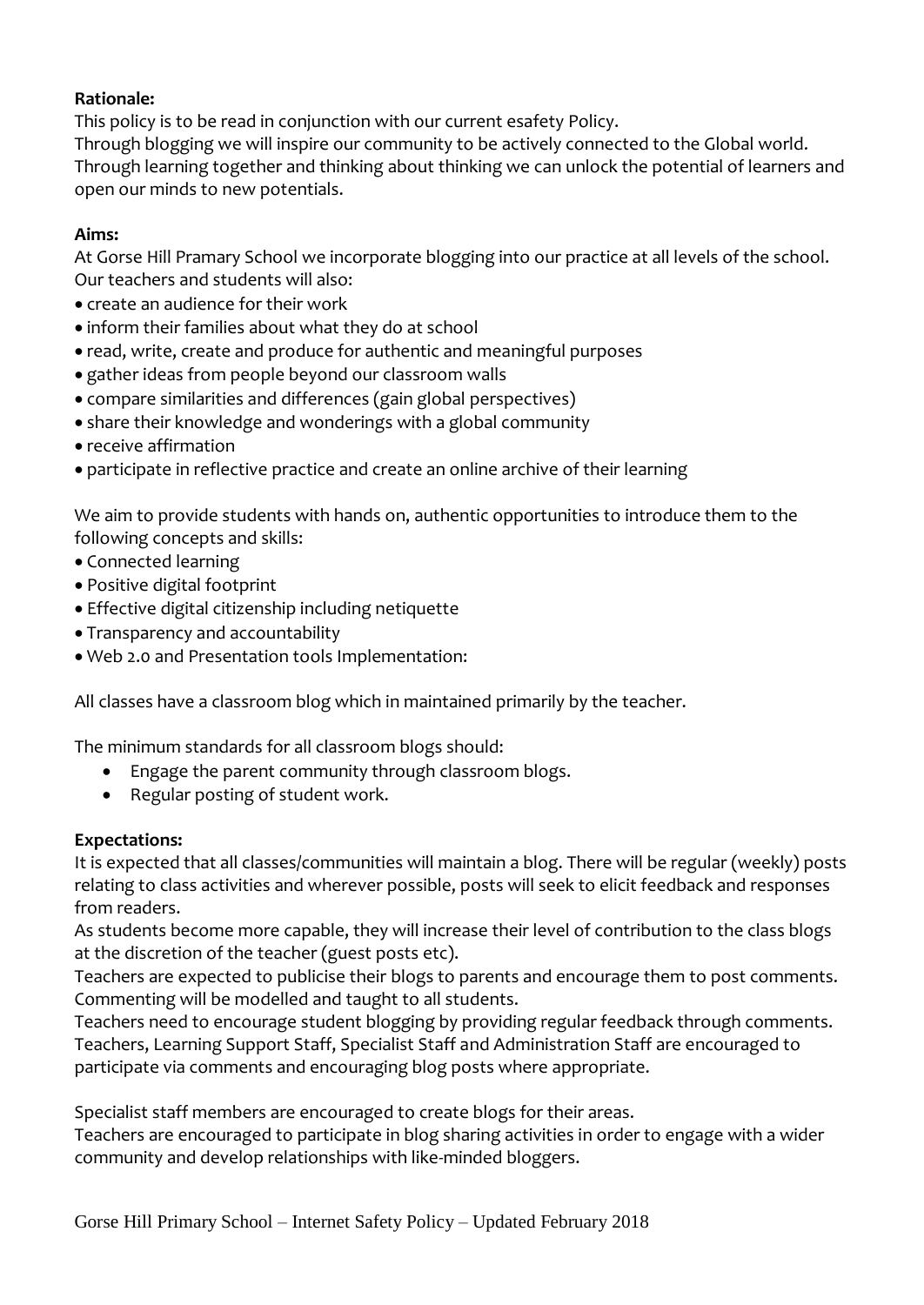Posts will not include personal details about students such as surnames, addresses and family information.

Never publish online the following information:

- Address
- Last Name
- Password
- Phone Number
- E-mail address
- Detailed physical description
- Detailed location where you can be found on a given day and time
- Photos children without parental permission (See safety policy)

### **Administration Information**

This policy was created on  $4^{th}$  April 2017 by Mr J. Trier. This Policy was reviewed in February 2018 by Mrs L Bates This policy was presented and accepted by the Governing Body on 6/3/18 This staff revisited this policy on 28<sup>th</sup> February 2018 This policy will be reviewed in April 2019.

This policy will be subject to an earlier revision should Gorse Hill Primary School decide to allow children to use Twitter in school.

At the moment, Twitter, unlike Facebook, has no age restriction and so its use is determined by the individual.

### **Signatures**

Headteacher Staff Member Governor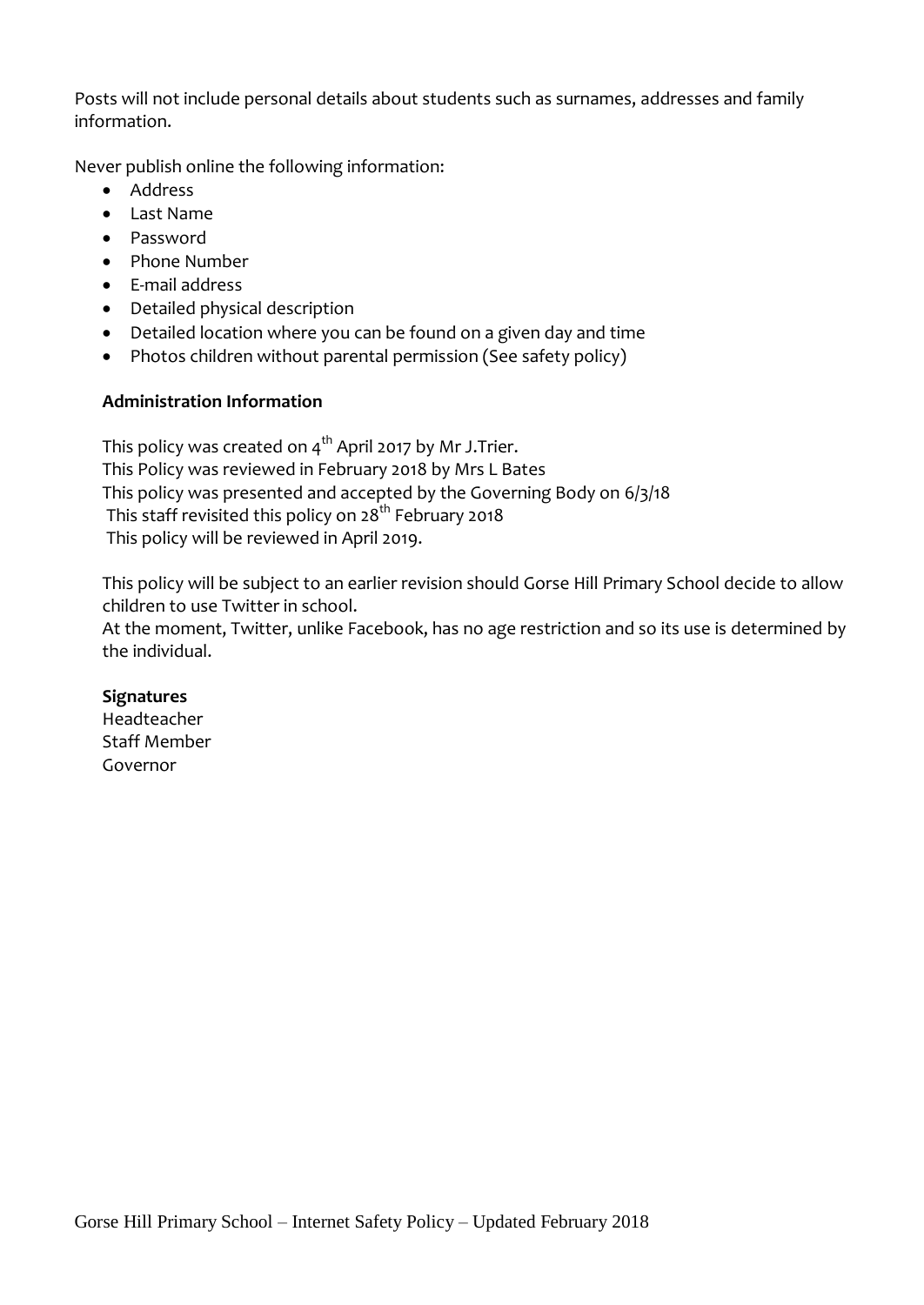# **Appendix 3: Gorse Hill Primary School**



## **Twitter Policy**

| <b>Review Policy</b>         | <b>Annually</b>      |
|------------------------------|----------------------|
| <b>Adopted on</b>            | <b>February 2018</b> |
| <b>Ratified by Governors</b> | <b>March 2018</b>    |
| <b>Responsible Person</b>    | <b>Head Teacher</b>  |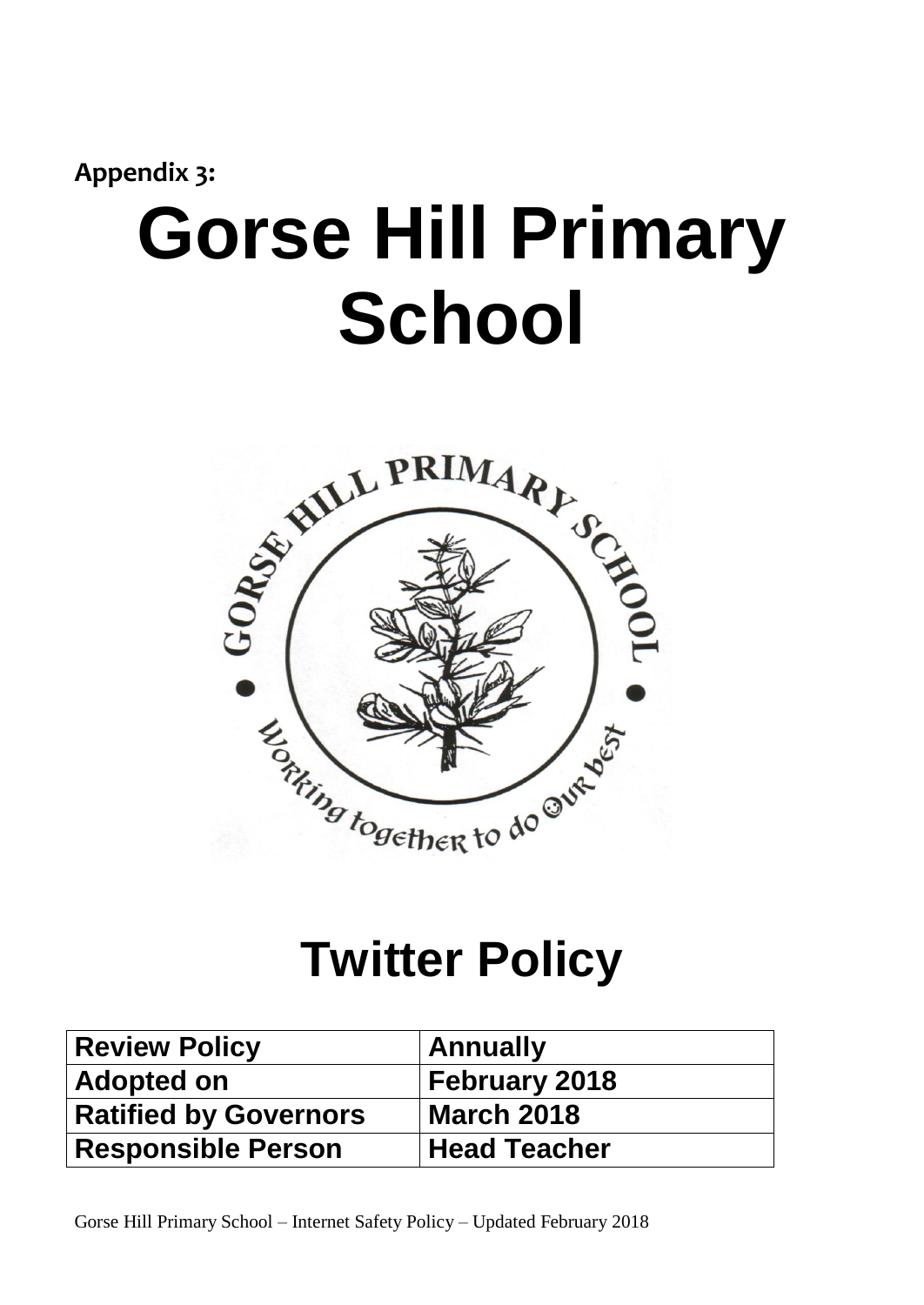### **Rationale**

The rationale of this policy is to explain acceptable use of Twitter relating to Gorse Hill Primary School's twitter accounts (Currently @GorseHillPE).

This policy relates to staff, children, parents and governors. The policy will therefore aim to explain the purpose of Twitter in Gorse Hill Primary School and the benefits that will arise from its proper use.

It will also deal with any potential pitfalls from using this communication tool.

### **What is Twitter?**

Twitter is used primarily as a method of communication made up of 140 characters called a 'Tweet'. Tweets tend to reference people, places, and/or activities to which the said referee can respond. Tweeters either directly reference another person or broadcast information to which others can reply and respond. Twitter users are able to follow or be followed. To follow somebody / something ensures that all of their activity and comments appear in the followers news feed. The obvious benefit of having followers is that the information you broadcast is instantly distributed into their news feed. Users can also private message each other when they don't want conversations to appear.

Currently, Twitter is only used as part of the PE curriculum.

@GorseHillPE will not enter into private discussions with others. @GorseHillPE will be a public account searchable through the Twitter website.

**What is the primary purpose of Gorse Hill Primary School's Twitter Accounts?** @GorseHillPE and future accounts will be used to showcase work and achievements of children at Gorse Hill Primary School. It will also be used to demonstrate safe and responsible use of social media and encourage the use of 21st Century technology.

@GorseHillPE and future accounts will not be used as tools to support parental communication such as snow days, training day closures etc.

### **Who controls content for Gorse Hill Primary School's Twitter Accounts?**

The uploading of content for @GorseHillPE and future accounts will be undertaken by the senior management team (SMT) and teachers at Gorse Hill Primary School. These tweets will be overseen by the safety officer (See eSafety Policy).

Teachers will be responsible for the uploading of content, secure storage of the device used to tweet and the posting of children's pictures only where consent has been obtained from parents (See Photo/Media Parent Permission Letter)

### **Posting Etiquette When tweets are made from the Gorse Hill Primary School's Twitter Accounts**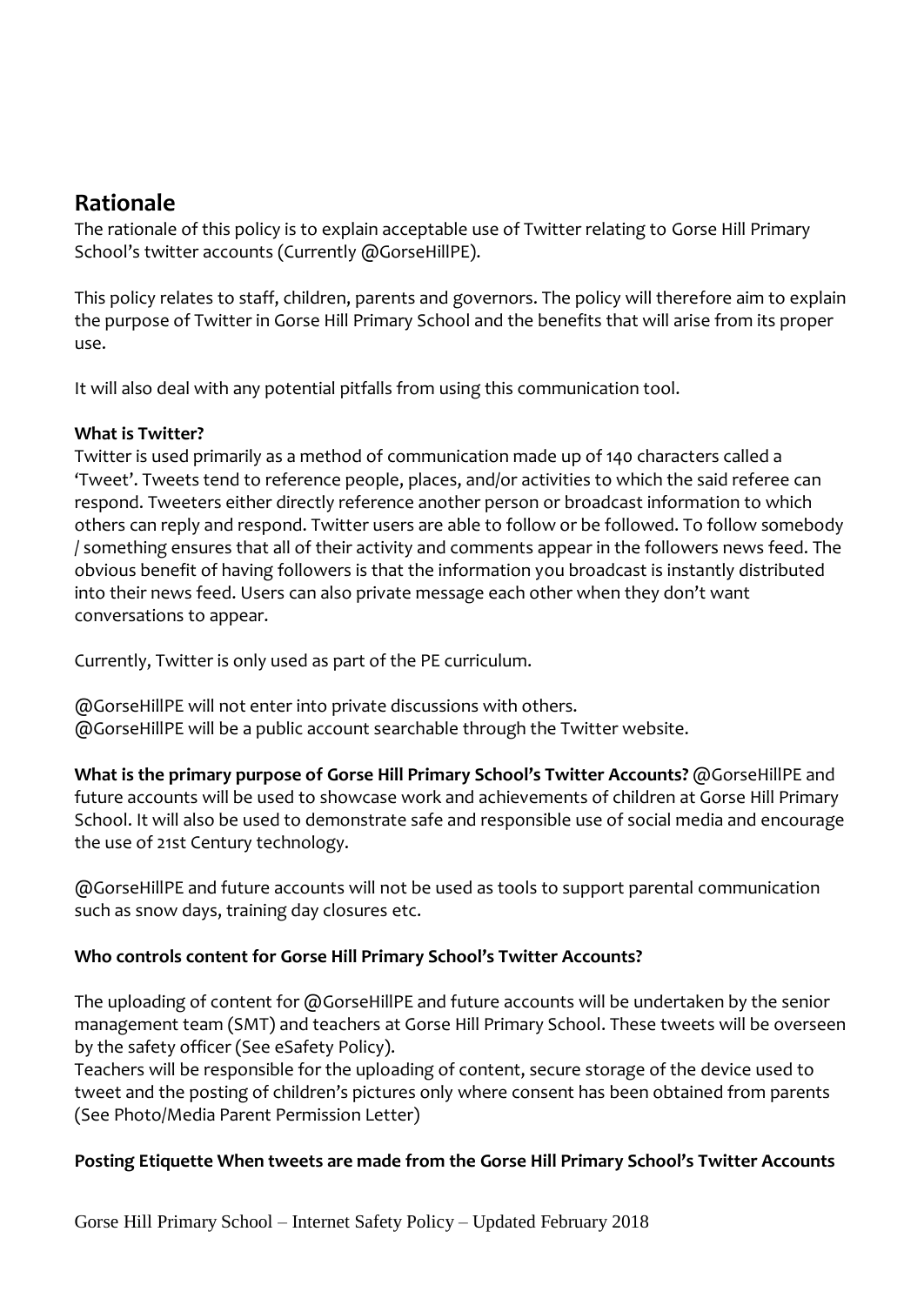A hashtag will always be included. The use of hashtags allows tweets to be grouped with similar hashtags therefore allowing tweets to be grouped together. Hashtags will always start with the following structure: #GHPS This denominates the tweet is originating from Gorse Hill Primary School. This hashtag will then encompass additional text which directly relates to the tweet.

The list below is a suggested list for hashtags (although additional hashtags can be added at a request from the safety oficer:

# GHPSClass1 # GHPSClass2 #GHPSClass3 #GHPSClass4 #GHPSClass5 #GHPSClass6 #GHPSClass7 #GHPSClass8 #GHPSClass9 #GHPSClass10 #GHPSClass11 #GHPSClass12 #GHPSClass13 #GHPSClass14 #GHPSFS #GHPSLKS2 #GHPSUKS2 #GHPSKS2 #GHPSWholeSchool

All tweets will be of a positive nature*.* 

*On no occasion shall text speak be used when tweeting e.g. gr8, +ive, lol etc.* 

All tweets should be grammatically correct. If a tweet does contain grammatical errors it will be removed and the teacher who posted the tweet will be informed.

### **Posting Tweets When Off-Site**

To protect the children at Gorse Hill Primary School tweeting whilst off site is not allowed. Any tweets that celebrate success off site e.g. a football tournament should be made on the journey back to school or whilst back at school.

This will ensure that followers of @GorseHillPE and future accounts cannot place a child and the school at a specific off site location.

### **Hardware**

All tweets which include images will be made only from school devices. Staff will not use their own devices to take images for posting on Twitter.

### **Tweeting Times**

The school will only tweet between the hours of 8am and 6pm from Monday to Friday.

### **Naming of People when tweeting**

A child's name will never be displayed. The tweet should instead focus on the achievement e.g. Great use of our new school computers to edit our writing by Class 4.

### **Photograph Consent**

A list has been compiled of children who are not to have their photographs published on the Internet (including Twitter). At the start of every academic year staff will be given a list of children who are not to have their photographs published on the Internet (including Twitter). Additionally a list will be placed on the shared drive for reference by all staff members.

When tweeting from within the phase or across the whole school, staff should be aware of children who are not to have their photographs published on the Internet (including Twitter).

### **Who can follow @GorseHillPE and future accounts?**

When @GorseHillPE and future accounts receives a follower it will make informed decisions on a case-by-case basis as to accept or decline the follower.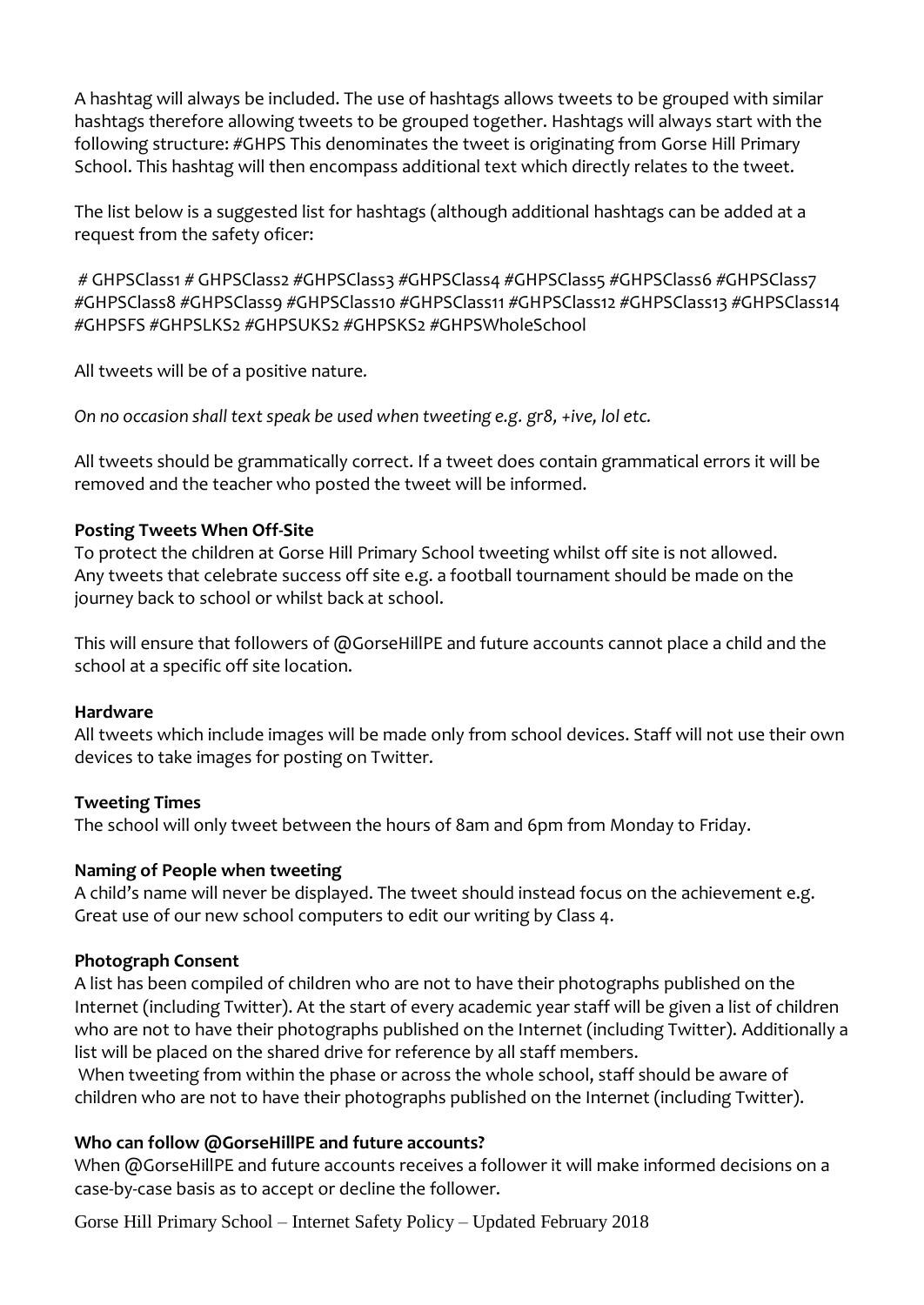These decisions will be based upon a number of factors:

- The name of the individual as read on their Twitter account and whether this name correlates to that of a parent on the SIMS database;
- is a member of the Gorse Hill Primary teaching staff;
- Is a school governor;
- is a known and proper person to the SLT or safety officer;
- The quality of the biography of each individual as read in the bio section of their Twitter account;
- The images on view in the potential followers Twitter account.

In the unlikely event that a parent, or other suitable follower is inadvertently rejected, the safety officer will hear each individual on a case-by-case basis. These hearings will usually involve the prospective follower making themselves known in person to the above named persons, with their Twitter details, and should take no more than a few minutes.

### **Who will @GorseHillPE and future accounts follow?**

In order to protect itself from inappropriate content being distributed into its news feed, @GorseHillPE and future accounts will not actively seek to follow any other users. This is to ensure that the tweets displayed on @GorseHillPE and future accounts relate directly to education and the achievements of children at Gorse Hill Primary School.

**What is inappropriate content and referencing and how will it be dealt with?** @GorseHillPE and future accounts welcome any referencing, mentions, or interactions that show the school in a positive light only.

Therefore, Gorse Hill Primary School deems any of the following as inappropriate:

- Offensive language or remarks aimed at the school, its staff, parents, governors or others affiliated with the school;
- Unsuitable images or content posted into its feed;
- Unsuitable images or content finding its way from another's account into the @GorseHillPE and future accounts' feed.
- Images or text that infringe upon copyright;
- Comments that aim to undermine the school, its staff, parents, governors or others affiliated with the school.

Any inappropriate content will be deleted and its users will be removed, blocked, and, depending on the nature of the comment, reported to Twitter. Furthermore, incidents of a more serious nature may be reported to the appropriate authority.

### **Retweeting from time to time @GorseHillPE and future accounts**

The school will decide on a tweet by tweet basis as to whether or not to retweet information from its own Twitter accounts.

The retweeting of tweets from other organisations shall be undertaken by members of the SMT.

### **Administration Information**

Gorse Hill Primary School – Internet Safety Policy – Updated February 2018 This policy was created on  $4^{th}$  April 2017 by Mr J. Trier.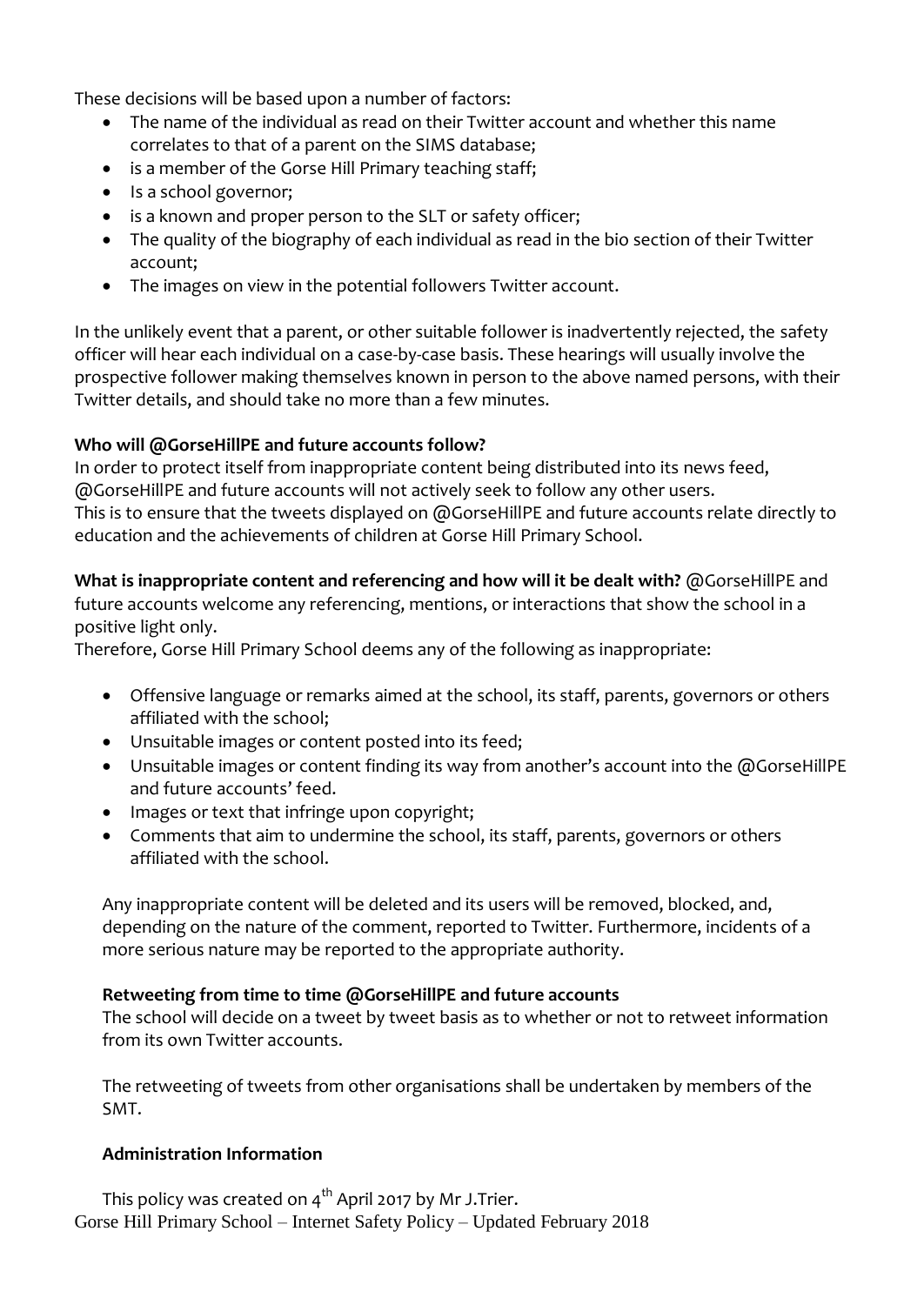This Policy was reviewed in February 2018 by Mrs L Bates

This policy was presented and accepted by the Governing Body on 6/3/18

This staff revisited this policy on 28<sup>th</sup> February 2018

This policy will be reviewed in April 2019.

This policy will be subject to an earlier revision should Gorse Hill Primary School decide to allow children to use Twitter in school.

At the moment, Twitter, unlike Facebook, has no age restriction and so its use is determined by the individual.

### **Signatures**

Headteacher Staff Member Governor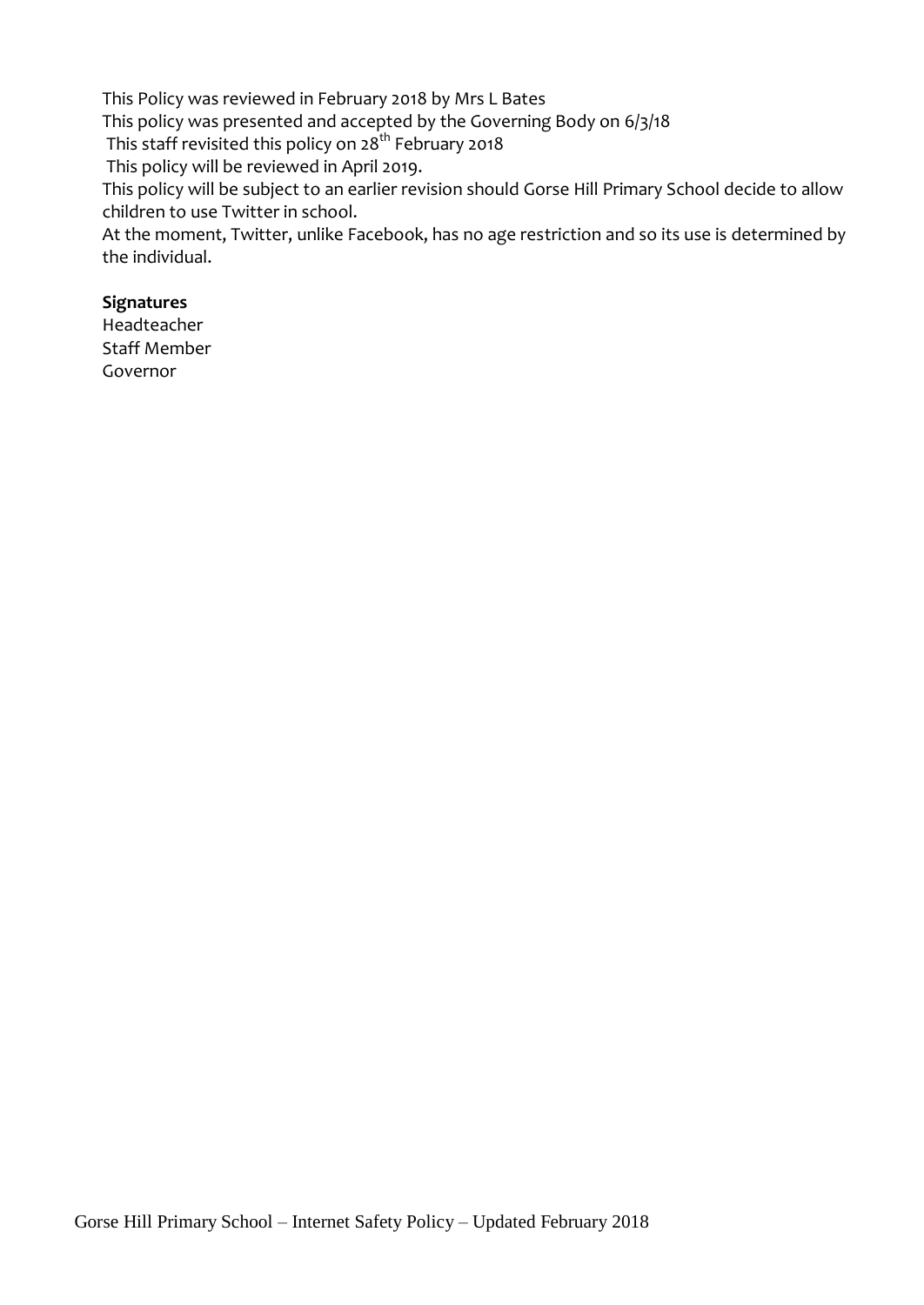### **Appendix 4:**

### Dear Parent/ Carer,

We regularly take photographs/videos of children at our school and believe that these can provide a valuable record of children's learning. These may be used in children's learning journeys and profiles, our school prospectus, in other printed publications, on our school website, or in school displays, including digital photo frames*.*

We also actively encourage children to use school cameras to take photographs / videos as part of their learning activity.

Occasionally, our school may be visited by the media or third party who will take photographs/videos of an event or to celebrate a particular achievement. These may then appear in local or national newspapers, websites or on televised news programmes.

We recognise that increased use of technology and opportunities for online publishing mean that there is greater potential for accidental or deliberate misuse. We endeavour to minimise risks by putting safeguards in place that will protect your child's interests, and enable us to comply with the Data ProtectionAct (1998).

Please read and complete the attached consent form (for each child) and return to school as soon as possible. We appreciate that some families may have additional concerns and anxieties regarding protection of a child's identity and therefore request that you inform us, in writing, of any special circumstances either now or at any time in the future that may affect your position regarding consent.

Yours sincerely,

Head Teacher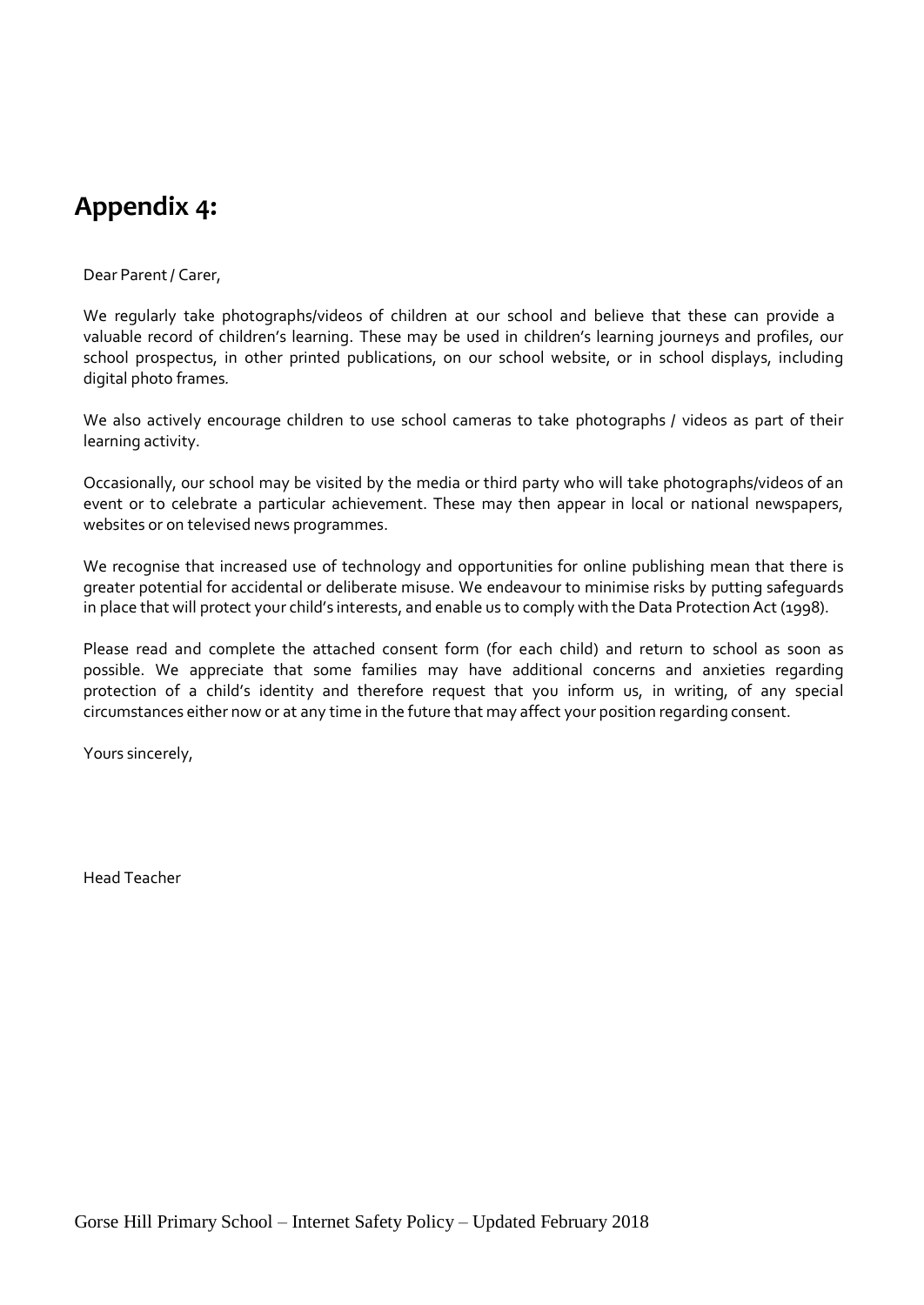### **Image Consent Form**

**Name of the child's parent/carer:** ………………………………………………………....

**Name of child:**……………………………………………………………………………………

**Year group**: .......................................................................................................

**Please read the Conditions of Use on the back of this form then answer questions 1‐4 below. The completed form (one for each child) should be returned to school as soon as possible. (Please Circle your response)**

1. Do you agree to photographs / videos of your child being taken by authorised staff within the school?

Yes / No

2. Do you agree to photographs / videos of your child being taken in group situations by 3<sup>rd</sup> parties at special events e.g. School productions or extra-curricular events?

Yes / No

3. May we use your child's image in printed school publications and for digital display purposes within school?

Yes / No

4. May we use your child's image on our school's online publications e.g. website / blog / twitter?

Yes / No

5. May we record your child on video?

Yes / No

6. May we allow your child to appear in the media as part of school's involvement in an event?

Yes / No

**I have read and understand the conditions of use attached to this form.** 

Gorse Hill Primary School internet safety Policy April 2017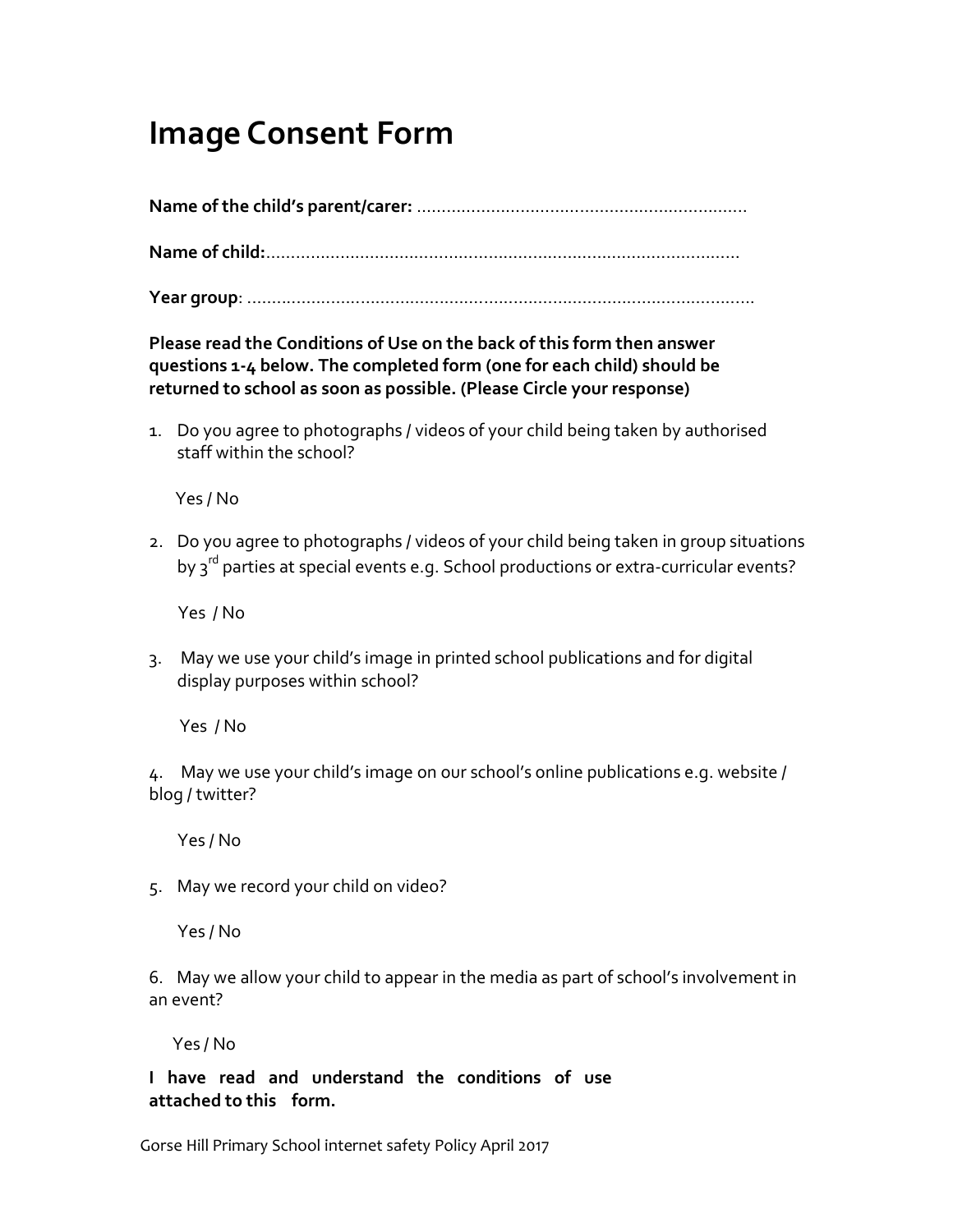### Parent/Carer's signature

…………………………………………………………………………………………………… Name

(PRINT):…………………………………………………………………………………………………………

……… Date:

……………………………………………………………………………………………………………………

…………

#### **Non-return of this form by Monday 23rd November will result in the school assuming that you give your permission for all of the above. Conditions of Use**

 *1.* This form is valid for from September 2015 until September 2017 (two academic years)*.*

- 2. The school will not re‐use any photographs or videos after your child leaves this school without further consent being sought.
- 3. The school will not use the personal contact details or full names (which means first name **and** surname) of any pupil or adult in a photographic image, or video, on our website or in any of our printed publications.

4. If we use photographs of individual children, we will not use the full name of that pupil in any

accompanying text or caption.

- 5. If we use the full name of a pupil in the text, we will not use a photograph of that pupil to accompany the article.
- 6. We will only use images of children who are suitably dressed and in a context that is not open to misinterpretation.

7. 3<sup>rd</sup> Parties may include other children's parents or relatives e.g. attending a school production.

8. Images / videos will be stored according to Data Protection legislation and only used by authorised personnel.

9. Parents should note that websites can be viewed throughout the world and not just in the

United Kingdom, where UK law applies.

### **Notes on Use of Images by the Media**

If you give permission for your child's image to be used by the media then you should be aware that:

1. The media will want to use any images/video that they take alongside the relevant story.